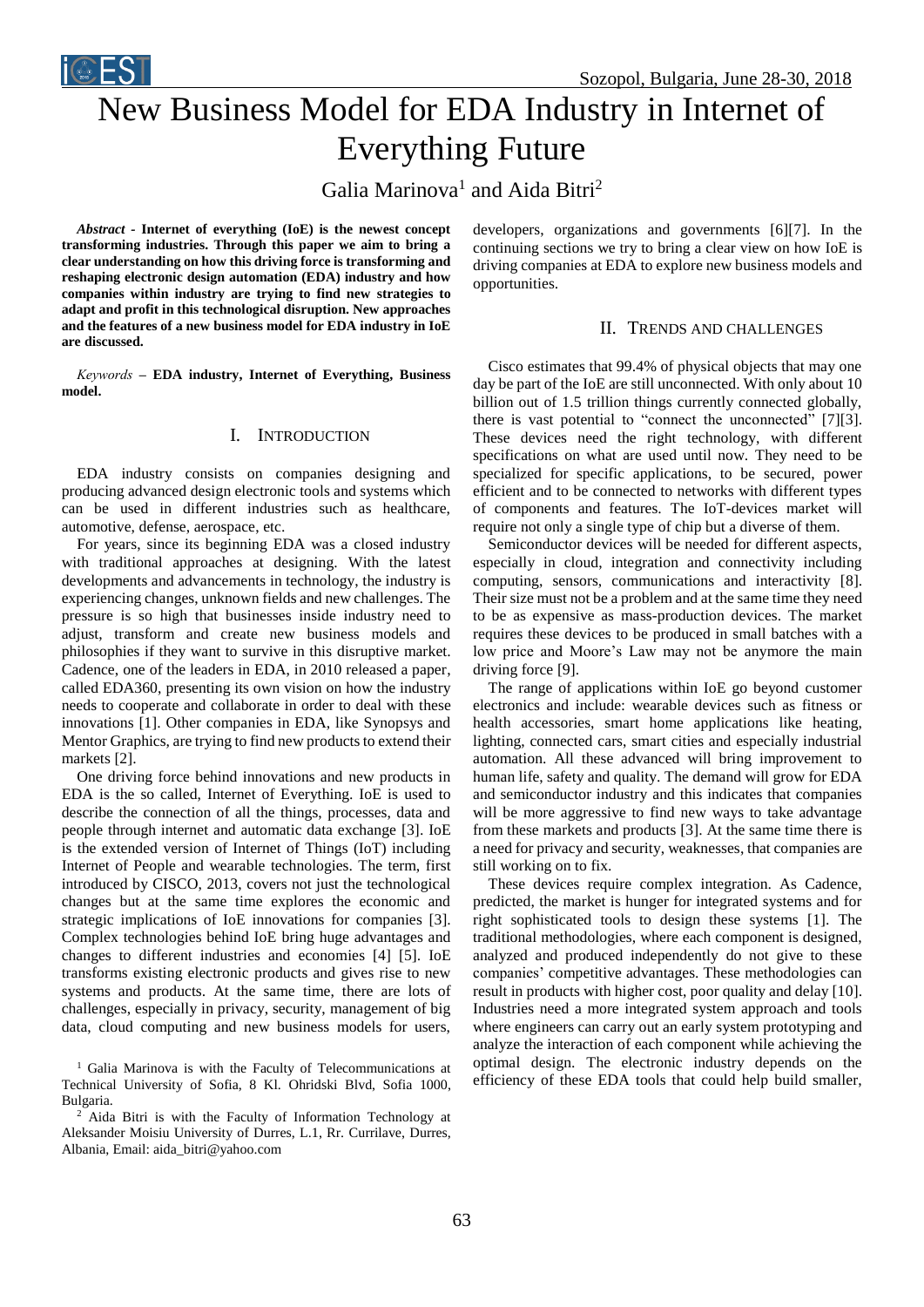

*Fig. 1 Integration in EDA industry, Product-oriented design, Cloud and online exposition, IoE environment*

faster, cheaper and more intelligent next generation products [10]. Semiconductor and EDA industries are the ones who will provide the necessary baseline for all the successful connectivity through electronic devices. They need to merge and cooperate together because the challenge of building the right infrastructure is a difficult one and industries responsible for this cannot realize it by their own work [10].

Providing connectivity for these small size devices, requires new standards of communications with higher speed and with more intelligence in reacting. That will lead to intelligent and heterogeneous networks [11].

## III. A NEW BUSINESS MODEL FOR EDA INDUSTRY

After reading and analyzing the general situation of the industry, and especially the philosophies of the three main EDA companies, Cadence, Synopsys and Mentor graphics, we came up with some approaches for companies to follow and with a business model proposal for the industry. We will use business model canvas, created by Alexander Osterwalder [12] [13].

*System integration.* IoE includes drastic changes in the core technology and calls to think out of the box for new models and new products. According to Tom Beckley senior vice president of Cadence's Custom IC & PCB Group, the industry must focus in new tools and technologies because it is not anymore about "the chip", but about "the product" [14].

Vic Kulkarni, Director at Global Product Supply, Direct Supply, states that EDA tool providers must think of market opportunities from a perspective of a user, new licenses and pricing model for "mass market", like: low-cost and low-touch technical support, data and IP security. There is a call for companies to go beyond their comfort zone and to exploit new opportunities for providing big data analytics, security stack, etc [14]. Vendors in EDA industry need to unify the solutions and to consider "development of the software stack". Customers have a longer list of requirement and functionality safety comes as an important part where EDA vendors must fulfill it. IoE is a world of hardware and software codevelopment. Most of the companies must focus on producing new trusted tools for verification and validation, for a secure product. Companies like Synopsys and Cadence are unveiling new simulators for System-on-chip design to be more up to date with the latest verification challenges [15].

Devices produced by the industry will have to fulfill application requirements like, high-power, high performance, application processing, low cost and ultra-power integrated sensors that support sufficient functionality and autonomous device operation. To achieve this level of design flexibility, semiconductor players must rethink their approach to product development model. EDA solutions for designing these devices are critical for the ecosystem [16]. Figure 1 illustrates the approach of system integration in EDA industry which leads to new financial policy for CAD tools providers – costs are mainly taken by device producers instead of users. Further development is focused on CAD tools integration. Research on CAD tools integration through standard passports for CAD tools is presented in [35]. These trends will be reinforced by IoE perspective.

*New markets.* EDA is well positioned to re-purpose the expertise into new markets, e.g., mechanical design, IP, embedded software and vertical market like automotive and perhaps to seek to expand markets by focusing on design data management, says Laurie Balch, chief analyst at GSEDA [17]. Many companies are working on innovative ideas in home automation, medical devices, automotive and other industries [18]. Thanks to IoT, IP has taken on new importance as a way to deal with complexity and cost [19]. According to Lip-Bu-Tan, CEO and President at Cadence, there is an emerging IP business that is growing rapidly, providing for the company's costumers highly differentiated IP [20] [21]. Other market opportunities include, Mentor Graphics entering the business of selling intelligent IoT gateways, Synopsys focusing on software development and CADENCE getting deeper into embedded vision [9].

*The need for collaboration.* In its vision EDA360, Cadence, predicted the need for a friendly and cooperative ecosystem inside and outside industry. According to Cadence, the design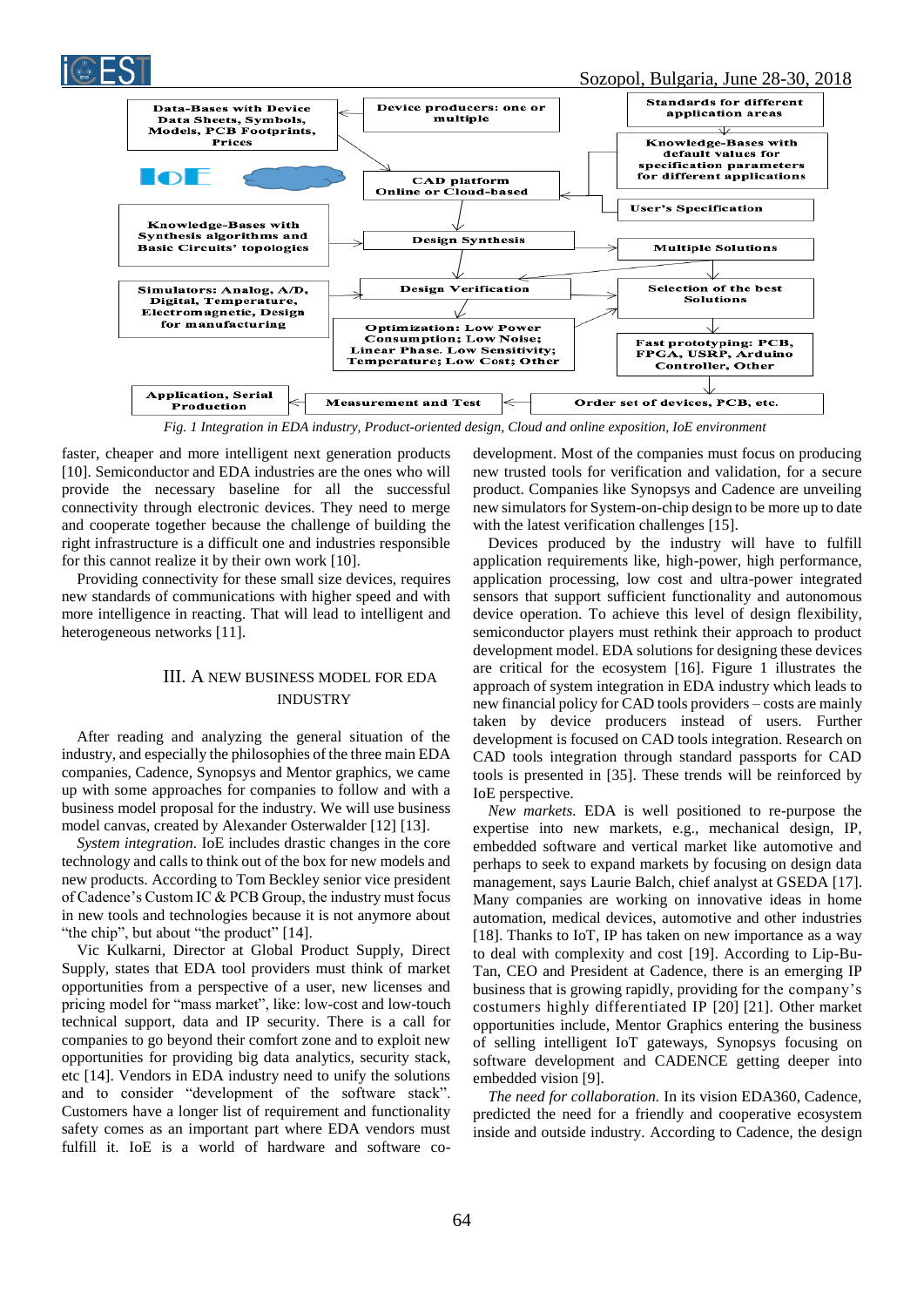| Business model canvas for EDA industry businesses.                                                                                                                                                                                                                                                                                                                                                                                                                                                                                                                 |                                       | Designed by: Galia Marinova & Aida Bitri                                                                                                                                                                                                                                                                                                                                                                                                        | Date: April 10, 2018.<br>Version: 1.0                                                                                                                                                                                                                                                                                                                                                                                                                                                                                                                                                                                   |
|--------------------------------------------------------------------------------------------------------------------------------------------------------------------------------------------------------------------------------------------------------------------------------------------------------------------------------------------------------------------------------------------------------------------------------------------------------------------------------------------------------------------------------------------------------------------|---------------------------------------|-------------------------------------------------------------------------------------------------------------------------------------------------------------------------------------------------------------------------------------------------------------------------------------------------------------------------------------------------------------------------------------------------------------------------------------------------|-------------------------------------------------------------------------------------------------------------------------------------------------------------------------------------------------------------------------------------------------------------------------------------------------------------------------------------------------------------------------------------------------------------------------------------------------------------------------------------------------------------------------------------------------------------------------------------------------------------------------|
| <b>Customer Segments</b><br>Different sizes of customers, small & big companies.<br>Different industries: Aerospace & Defence,<br>Automotive, industrial, medical, Consumer<br>electronics, telecommunications, commercial<br>electronic industry and manufactures of<br>semiconductors and others.<br>Different customers around the world<br>Different segments for different type of products<br>sensors, microcontrollers, systems, IP, connectivity<br>and memory                                                                                             |                                       | <b>Channels</b><br>Direct channels (websites or<br>sales)<br>Partner channels (due to<br>partnerships and merges &<br>acquisitions)<br>Other new sale channels and<br>geographies<br><b>Academic Network</b>                                                                                                                                                                                                                                    | <b>Key partners</b><br><b>Foundry Partners</b><br>Universities<br>Start ups<br>Other industries (automotive, smart homes and<br>cities)<br>Library and Intellectual property partners<br><b>Industry</b> members                                                                                                                                                                                                                                                                                                                                                                                                        |
| <b>Value propositions</b><br>Innovation.<br>Partnerships (Merge and Acquisitions).<br>Systems integration and integrated circuits.<br>Security and privacy protection solutions.<br>Application oriented.<br>Low cost and fast production.<br><b>Ouick access to EDA tools.</b><br>Building an ecosystem business model.<br>Cloud connectivity and SasS.<br>Low power innovations.<br>Reducing time to market for IoT devices.<br>Software quality and integrity.<br>Smart devices.<br>Brand recognition.<br>Variety of products.<br>Trust.<br>Big data analytics. | industries.<br>changes.<br>solutions. | <b>Key activities</b><br>Selling EDA tools for semiconductors.<br>Maintain a collaborative approach<br>toward other organizations within<br>Research, development and innovation.<br>New product updates to adjust to<br>Quality & security checks.<br>Production management (cooperation<br>with other start ups).<br>New Marketing, customer and low<br>costs strategies.<br>Problem solving and new design<br>New Cloud Platform strategies. | <b>Revenue Streams</b><br>New flexible licensing models, different prices<br>from different customers based on their size<br>(seats use at the same time).<br>Intellectual properties, systems and software<br>integrity services.<br>Manufacturing solutions.<br>Leasing emulation hardware technology.<br>Collecting maintenance revenue for software,<br>emulation hardware, and IP<br>Revenues from providing engineering services.<br>Earning royalties from the use of IP.<br>Revenues from Big data analytics.<br>IC physical design & verification.<br>Printed circuit board and multi-chip module<br>revenues. |
| <b>Customer Relationships</b><br>Direct contact with costumers offering support.<br>Analysing data and improving services in real time.<br>$\mathbf{r}$ $\alpha$ $\mathbf{r}$ $\beta$                                                                                                                                                                                                                                                                                                                                                                              |                                       | <b>Cost structure</b><br><b>Research and development</b><br><b>Administrative costs</b><br>Costs on device producers<br>not users.<br>$c$ muss $i$<br>$\mathbf{1}$                                                                                                                                                                                                                                                                              | <b>Key resources</b><br>IP resources<br>New Technology used for designing (cloud-based)<br>Human resources (innovation)<br>Partnerships (academia and start ups)                                                                                                                                                                                                                                                                                                                                                                                                                                                        |

*Fig. 2: Business model canvas for EDA industry*

process is a complex process that needs guidance and companies need new ideas and strategies [1]. Cooperation with academia has been always an important part of the main EDA companies. Cadence, Synopsys, Mentor Graphics, are examples on how industry should do research and exchange ideas with universities to provide new strategies for solving problems [22] [23] [24] [25]. Anupam Bakshi, CEO of Agnisys, InC, says that small companies generate code for the big companies within industry. If big companies want to provide to the customer a product with no mistakes and to fulfill the customer satisfaction, these second-tier companies must have access to tools provided by these big companies. This leads to a strong collaboration between the two of them [26].

Merge & Acquisitions is another technique used by companies to strengthen their position in the industry. The most famous one was the acquisition of Mentor Graphics from Siemens. According to them, Mentor Graphics will help to a new level of offering mechanical, thermal, electrical, electronic and embedded software design capabilities on a single integrated platform [27].

#### *A. Business model canvas for EDA industry*

After gathering all the findings, we decided to propose a new business model for EDA. This is the first version and in order to have a clear and concentrated view on our proposal, we have used the business model canvas created by Alexander Osterwalder [12]. There are nine business components in this canvas. These components describe the infrastructure of a company, like key activities, key resources and key partners; the activities and the collection of products and services that bring value to companies in order to distinguish from other companies in the market. Other components like, customer segments, channels, customer relationships describe the type of customers it tries to reach [28] [29] [30] [31] [32] [33] [34]. Figure 2 presents details for each component in the business model canvas for EDA businesses in an IoE future.

## IV. CONCLUSION

At the end we can conclude that IoE is bringing a new wave of changes for EDA. There are a lot of challenges and unknown paths but at the same time huge opportunities. If businesses find ways to cooperate and to use these challenges in their advantage, the profits and the opportunities for the industry will grow and transform the ecosystem. At the business model canvas, we identify the need of organizations to find solutions through discovering new business models, new products and services for their new customers, new strategies on how to handle this huge innovation and how to deal both on the technological and economic aspects and at the same time developing a strong collaborative ecosystem.

#### **REFERENCES**

- [1] Cadence, "EDA360: The way forward for Electronic design." Cadence Design Systems, Inc. 2010. [Online]. Available: [http://www.iuma.ulpgc.es/~nunez/IngTelySoc/CDNS%20EDA3](http://www.iuma.ulpgc.es/~nunez/IngTelySoc/CDNS%20EDA360%20Vision%20Paper.pdf) [60%20Vision%20Paper.pdf](http://www.iuma.ulpgc.es/~nunez/IngTelySoc/CDNS%20EDA360%20Vision%20Paper.pdf)
- [2] G. Moretti, "Evaluating EDA industry using Porter's Five Forces" Gabeoneda, Sep. 11, 2017. [Online]. Available: <http://www.gabeoneda.com/node/5>
- [3] CISCO, "The Internet of Everything, Global Private Sector Economic analysis.", CISCO, 2013. [Online]. Available: